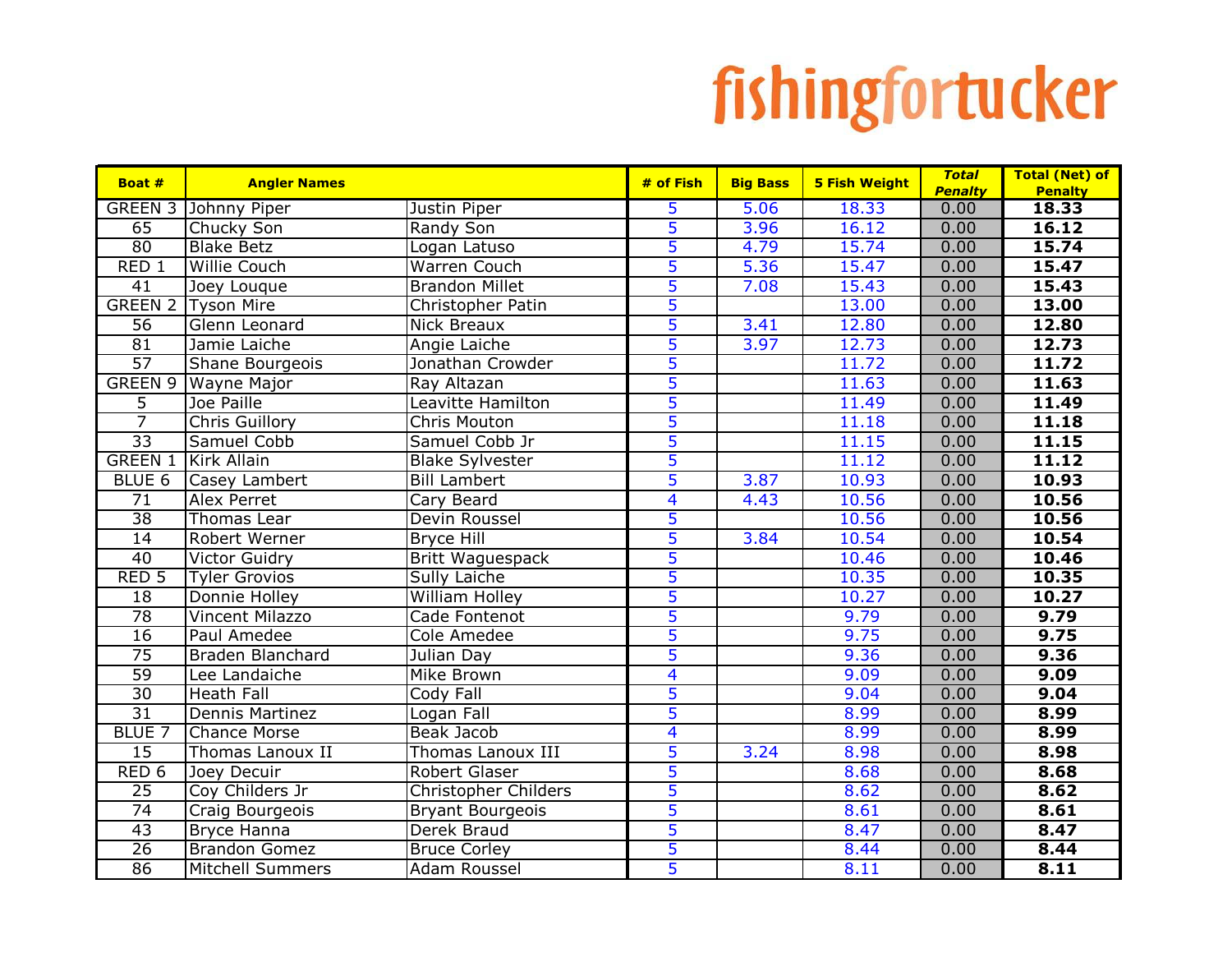| Boat #           | <b>Angler Names</b>             |                           | # of Fish               | <b>Big Bass</b> | <b>5 Fish Weight</b> | <b>Total</b><br><b>Penalty</b> | <b>Total (Net) of</b><br><b>Penalty</b> |
|------------------|---------------------------------|---------------------------|-------------------------|-----------------|----------------------|--------------------------------|-----------------------------------------|
| <b>BLUE 12</b>   | Kevin Medine                    | Chad Porto                | 5                       |                 | 8.01                 | 0.00                           | 8.01                                    |
| 67               | Marlon Karpinski                | Jacob Mayer               | 5                       |                 | 7.87                 | 0.00                           | 7.87                                    |
| $\overline{51}$  | <b>Malcolm Smith</b>            | Ryan Gomez                | 5                       |                 | 7.76                 | 0.00                           | 7.76                                    |
| $\overline{20}$  | <b>Teal Smith</b>               | <b>Tyler Teague</b>       | 4                       |                 | 7.68                 | 0.00                           | 7.68                                    |
| $\overline{34}$  | <b>Neal Normand</b>             | Chris Piper               | 5                       |                 | 7.29                 | 0.00                           | 7.29                                    |
| RED <sub>4</sub> | <b>Telder Redmond</b>           | <b>Austin Battistelly</b> | $\overline{3}$          | 4.07            | 7.17                 | 0.00                           | 7.17                                    |
| 42               | Neil Leblanc                    | Brandon Leblanc           | 5                       |                 | 7.01                 | 0.00                           | 7.01                                    |
| 72               | Caston Milioto                  | <b>Matthew Milioto</b>    | $\overline{\mathbf{4}}$ |                 | 6.52                 | 0.00                           | 6.52                                    |
| 49               | <b>Keith Guidry</b>             | <b>Glen Powers</b>        | 4                       |                 | 6.45                 | 0.00                           | 6.45                                    |
| $\overline{13}$  | <b>Spenser Gremillion</b>       | <b>Patrick Rachel</b>     | $\overline{4}$          |                 | 6.38                 | 0.00                           | 6.38                                    |
| $\overline{54}$  | Kaleb Moran                     | Dustin McCroy             | $\overline{3}$          |                 | 6.14                 | 0.00                           | 6.14                                    |
|                  | <b>GREEN 14 Alex Crappel Jr</b> | Lyle Walker               | $\overline{2}$          |                 | 5.63                 | 0.00                           | 5.63                                    |
| $\overline{8}$   | <b>Brady Piper</b>              | <b>Brennan Piper</b>      | 3                       |                 | 5.33                 | 0.00                           | 5.33                                    |
| $\overline{19}$  | <b>Erik Williams</b>            | Rachel Williams           | 3                       |                 | 2.90                 | 0.00                           | 2.90                                    |
| $\mathbf{1}$     | Kelly Wheat                     | Cyle Tullier              |                         |                 |                      | 0.00                           | 0.00                                    |
| $\overline{2}$   | Douglas Schysm                  | Lee Bierhorst             |                         |                 |                      | 0.00                           | 0.00                                    |
| $\overline{3}$   | <b>Scott Guitreau</b>           | Kent Louque               |                         |                 |                      | 0.00                           | 0.00                                    |
| $\overline{4}$   | Lonnie Boudreaux                | Gary Haney                |                         |                 |                      | 0.00                           | 0.00                                    |
| $\overline{6}$   | Ronald Salvadras                | Corey Salvadras           |                         |                 |                      | 0.00                           | 0.00                                    |
| $\overline{9}$   | Colby Thompson                  | Telly Leblanc             |                         |                 |                      | 0.00                           | 0.00                                    |
| 10               | Robert Forester                 | Clint Goldman             |                         |                 |                      | 0.00                           | 0.00                                    |
| $\overline{11}$  | Wayne Tucker                    | Chuck Major               |                         |                 |                      | 0.00                           | 0.00                                    |
| 12               | <b>Trevar Jeansonne</b>         | Travis Warthen            |                         |                 |                      | 0.00                           | 0.00                                    |
| 17               | <b>Bubba LeBourgeois</b>        | <b>Bernard Sheets</b>     |                         |                 |                      | 0.00                           | 0.00                                    |
| $\overline{21}$  | Gary Farris Jr                  | <b>Garret Farris</b>      |                         |                 |                      | 0.00                           | 0.00                                    |
| $\overline{22}$  | <b>Hunter Badeaux</b>           | <b>Henry Temple</b>       |                         |                 |                      | 0.00                           | 0.00                                    |
| $\overline{23}$  | <b>Chris Bizett</b>             | <b>Chance Bizett</b>      |                         |                 |                      | 0.00                           | 0.00                                    |
| $\overline{24}$  | Larry Trotti                    | Josh Trotti               |                         |                 |                      | 0.00                           | 0.00                                    |
| $\overline{27}$  | Jimmy Nettles Jr                | Roderick Saylor           |                         |                 |                      | 0.00                           | 0.00                                    |
| $\overline{28}$  | Aaron Laiche                    | Amanda Laiche             |                         |                 |                      | 0.00                           | 0.00                                    |
| $\overline{29}$  | Shane Snapp                     | Lewis Laurent             |                         |                 |                      | 0.00                           | 0.00                                    |
| $\overline{32}$  | <b>TJ Stuvall</b>               | <b>Brock Carpenter</b>    |                         |                 |                      | 0.00                           | 0.00                                    |
| $\overline{35}$  | David Cavell                    | Corey Wheat               |                         |                 |                      | 0.00                           | 0.00                                    |
| $\overline{36}$  | Cody Law                        | Johnny Law                |                         |                 |                      | 0.00                           | 0.00                                    |
| $\overline{37}$  | <b>Michael Crowson</b>          | <b>Stuart Wallace</b>     |                         |                 |                      | 0.00                           | 0.00                                    |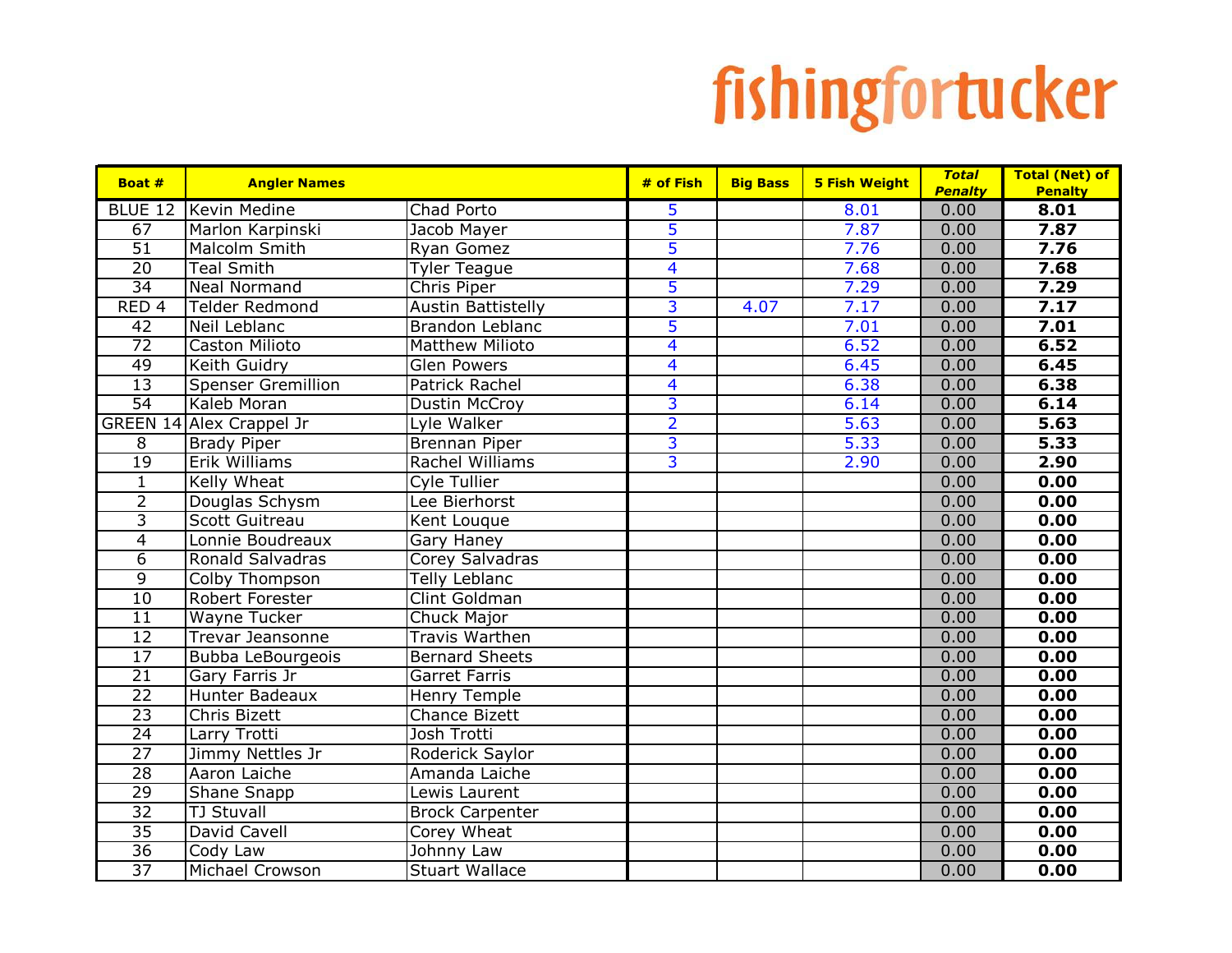| Boat #           | <b>Angler Names</b>    |                        | $#$ of Fish | <b>Big Bass</b> | <b>5 Fish Weight</b> | <b>Total</b>   | <b>Total (Net) of</b> |
|------------------|------------------------|------------------------|-------------|-----------------|----------------------|----------------|-----------------------|
|                  |                        |                        |             |                 |                      | <b>Penalty</b> | <b>Penalty</b>        |
| $\overline{39}$  | <b>Brent Bonadona</b>  | Craig Walker           |             |                 |                      | 0.00           | 0.00                  |
| $\overline{44}$  | Alan McGraw            | Steven Cavin           |             |                 |                      | 0.00           | 0.00                  |
| 45               | Dylan Guillot          | <b>Eric Himel</b>      |             |                 |                      | 0.00           | 0.00                  |
| 46               | <b>Chris Short</b>     | Kent Munson            |             |                 |                      | 0.00           | 0.00                  |
| $\overline{47}$  | Kyle Kliebert          | Benjamin Kliebert      |             |                 |                      | 0.00           | 0.00                  |
| 48               | Gary Christian         | David Haigler          |             |                 |                      | 0.00           | 0.00                  |
| 50               | <b>Wayne Hymel</b>     | <b>Mike Noble</b>      |             |                 |                      | 0.00           | 0.00                  |
| $\overline{52}$  | John Watts             | Brandon Schexnayder    |             |                 |                      | 0.00           | 0.00                  |
| $\overline{53}$  | Casey Millet           | Dustin Jumonville      |             |                 |                      | 0.00           | 0.00                  |
| $\overline{55}$  | Jeff Bourgeois         | <b>Trey Bourgeois</b>  |             |                 |                      | 0.00           | 0.00                  |
| $\overline{58}$  | <b>Mason Gautreau</b>  | <b>Ty Gautreau</b>     |             |                 |                      | 0.00           | 0.00                  |
| 60               | Christopher Foster     | Courtney Foster        |             |                 |                      | 0.00           | 0.00                  |
| 61               | Jeff Coolman           | Angie Coolman          |             |                 |                      | 0.00           | 0.00                  |
| 62               | <b>Alex Heintze</b>    | <b>Gil Heintze</b>     |             |                 |                      | 0.00           | 0.00                  |
| 63               | Charlie Roccaforte     | Judy Roccaforte        |             |                 |                      | 0.00           | 0.00                  |
| 64               | Michael Louque         | Gavin McAllister       |             |                 |                      | 0.00           | 0.00                  |
| 66               | Shane O'Daniel         | Joey Bennett           |             |                 |                      | 0.00           | 0.00                  |
| 68               | Seth Leblanc           | Denver Leblanc         |             |                 |                      | 0.00           | 0.00                  |
| 69               | Joel Hedrick           | <b>Brad Territo</b>    |             |                 |                      | 0.00           | 0.00                  |
| 70               | David King             | <b>Felibe Ferreira</b> |             |                 |                      | 0.00           | 0.00                  |
| $\overline{73}$  | Darryl Savario         | David Michel           |             |                 |                      | 0.00           | 0.00                  |
| $\overline{76}$  | Garrett Strickland     | Tre Gautreau           |             |                 |                      | 0.00           | 0.00                  |
| $\overline{77}$  | <b>Blain Delaposse</b> | Gene Schexnayder       |             |                 |                      | 0.00           | 0.00                  |
| 79               | Jason Webre            | Ann Webre              |             |                 |                      | 0.00           | 0.00                  |
| 82               | <b>Tray Haydel</b>     | Jon Bourgeois          |             |                 |                      | 0.00           | 0.00                  |
| 83               | Chris Day              | Tim Carmouche          |             |                 |                      | 0.00           | 0.00                  |
| 84               | <b>Tyler Laiche</b>    | Joey Bourgeois         |             |                 |                      | 0.00           | 0.00                  |
| 85               | <b>Tommy Bourgeois</b> | Lionel Deslattes       |             |                 |                      | 0.00           | 0.00                  |
| $\overline{87}$  | Lance Amedee           | Justin Hernandez       |             |                 |                      | 0.00           | 0.00                  |
| 88               | Darren Anders          | James Mancuso          |             |                 |                      | 0.00           | 0.00                  |
| 89               | Shannon Deville        | Tommy James            |             |                 |                      | 0.00           | 0.00                  |
| RED <sub>2</sub> | Jess Robertson         | Josh Foret             |             |                 |                      | 0.00           | 0.00                  |
| RED <sub>3</sub> | Jason Pourciau         | <b>Brett Sellers</b>   |             |                 |                      | 0.00           | 0.00                  |
| RED <sub>7</sub> | Jared Watson           | Cory Scallan           |             |                 |                      | 0.00           | 0.00                  |
| RED <sub>8</sub> | Jarred Guyban          | Joshua Crowder         |             |                 |                      | 0.00           | 0.00                  |